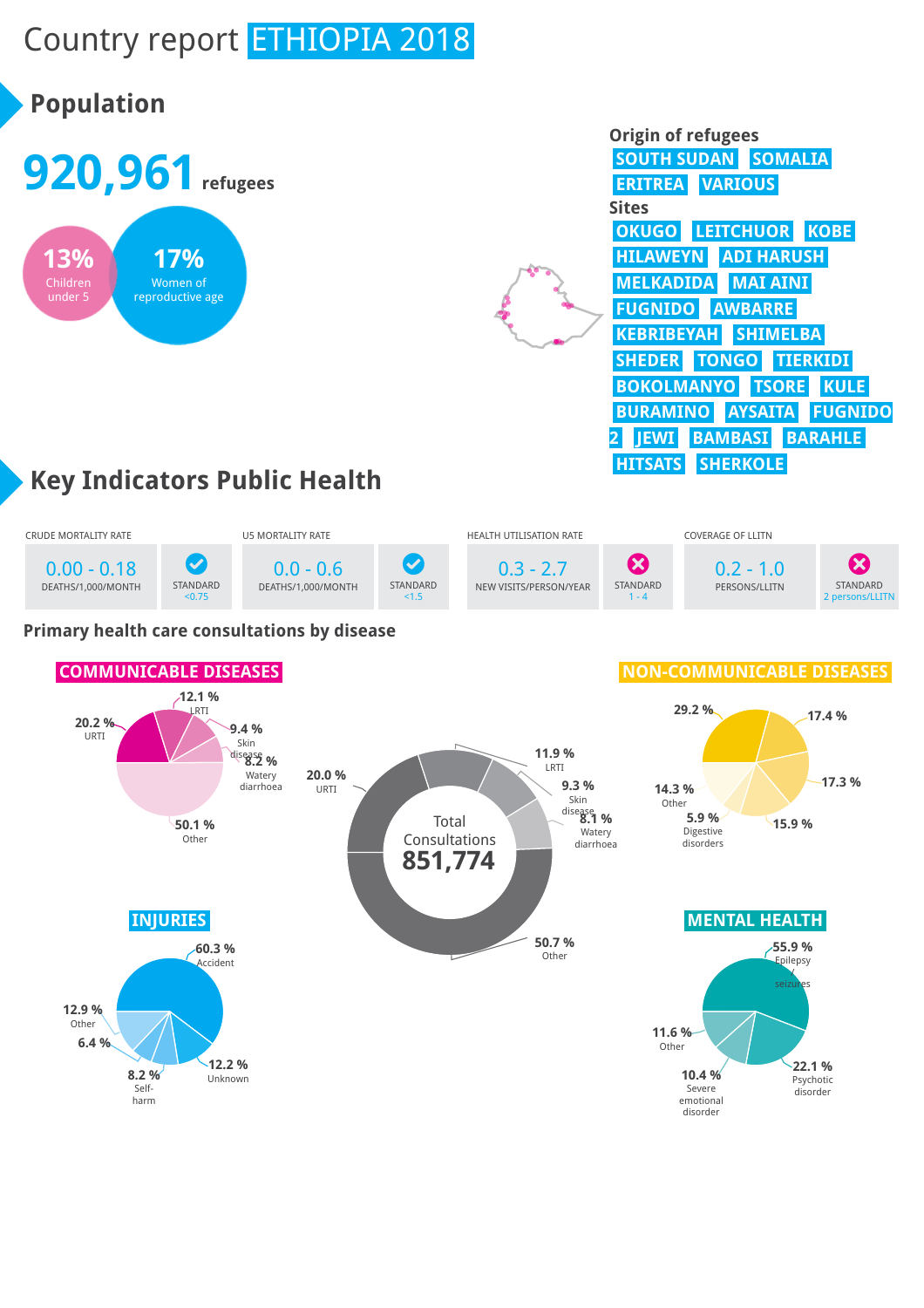# **Key Indicators Public Health**

| <b>PUBLIC HEALTH</b>                                                    | <b>INDICATOR</b> |  |
|-------------------------------------------------------------------------|------------------|--|
| Are all essential medicines internationally procured                    | No               |  |
| Does the operation use standard clinical protocols<br>for diabetes?     | Yes              |  |
| Is the referral system governed by SOPs?                                | Yes              |  |
| Is integrated management of childhood illness<br>(IMCI) implemented?    | Yes              |  |
| Does the operation use standard clinical protocols<br>for Hypertension? | Yes              |  |
|                                                                         |                  |  |

| Does the operation have an outbreak response plan?                                                                                                                 | Yes              |  |
|--------------------------------------------------------------------------------------------------------------------------------------------------------------------|------------------|--|
| Number of Outbreaks reported                                                                                                                                       | 3                |  |
| <b>MENTAL HEALTH</b>                                                                                                                                               | <b>INDICATOR</b> |  |
| Are mental health activities implemented as part of the<br>public health programming in 2018?                                                                      | Yes              |  |
| Do refugees have access to health staff trained in<br>MHPSS with mhGAP Intervention Guide or similar<br>tools?                                                     | Yes              |  |
| Are community outreach workers or psychosocial<br>workers available to provide psychosocial support<br>services and follow-up for people with mental<br>disorders? | Yes              |  |
| Has the operation adopted mental health intervention<br>guide?                                                                                                     | Yes              |  |
| Has there been a training for doctors, clinical officers<br>and nurses in MHPSS with mhGAP Intervention Guide?                                                     | Yes              |  |

# **Key Indicators Reproductive Health and HIV**

| <b>MATERNAL MORTALITY</b>                                                               |                                              | ANTENATAL CARE COVERAGE                                 |                                                  |                                                         | SKILLED BIRTH ATTENDANCE                                                |                                                  | POSTNATAL CARE COVERAGE   |                  |                                                      |
|-----------------------------------------------------------------------------------------|----------------------------------------------|---------------------------------------------------------|--------------------------------------------------|---------------------------------------------------------|-------------------------------------------------------------------------|--------------------------------------------------|---------------------------|------------------|------------------------------------------------------|
| 4                                                                                       |                                              | $21\% - 101\%$                                          | $\boldsymbol{\Omega}$<br>STANDARD<br>>95%        |                                                         | 82% - 106%<br>OF ALL BIRTHS                                             | $\blacktriangle$<br>STANDARD<br>100%             | 43% - 135%                |                  | $\boldsymbol{\Omega}$<br>STANDARD<br>>95%            |
| <b>CONTRACEPTIVE PREVALENCE RATE</b>                                                    |                                              | ELIGIBLE RAPE SURVIVORS PROVIDED WITH PEP<br>WITHIN 72H |                                                  |                                                         | <b>PMTCT COVERAGE</b>                                                   |                                                  | CONDOM DISTRIBUTION RATE  |                  |                                                      |
| $-158%$                                                                                 | $\boldsymbol{\Omega}$<br>STANDARD<br>$>30\%$ | $0\% - 100\%$                                           | $\boldsymbol{\Omega}$<br><b>STANDARD</b><br>100% |                                                         | 50% - 115%                                                              | $\boldsymbol{\omega}$<br><b>STANDARD</b><br>100% | $0 - 1$<br>/PERSON/MONTHS |                  | $\boldsymbol{\mathbf{X}}$<br><b>STANDARD</b><br>>0.5 |
| <b>REPRODUCTIVE HEALTH</b>                                                              |                                              |                                                         | <b>INDICATOR</b>                                 |                                                         | <b>HIV</b>                                                              |                                                  |                           | <b>INDICATOR</b> |                                                      |
| Do refugee women have equal access to cervical cancer<br>screening as host community?   |                                              |                                                         | Yes                                              | $\bullet$                                               | Advocacy for legislation protecting the rights of HIV<br>positive PoCs? |                                                  |                           | Yes              |                                                      |
| Do girls aged < 16 have access to HPV vaccination?                                      |                                              |                                                         | <b>No</b>                                        | $\boldsymbol{\Omega}$                                   | Equal access to EMTCT services as host nationals<br>ensured?            |                                                  |                           | Yes              |                                                      |
| Do you have standard STIs case management protocols<br>Yes<br>in place?                 |                                              |                                                         |                                                  | $\bm{\sigma}$                                           | Are there existing ART services for the host nationals?                 |                                                  |                           |                  |                                                      |
| Did you have an obstetric fistula detection and referral<br>Yes<br>programme?           |                                              |                                                         | Ø                                                | Equal access to ART services as host nationals ensured? |                                                                         |                                                  |                           |                  |                                                      |
| Do refugees have equal access to HIV testing &<br>Yes<br>counselling as host nationals? |                                              | Ø                                                       | Is there mandatory HIV testing for refugees?     |                                                         |                                                                         |                                                  |                           |                  |                                                      |

#### **Nutrition**